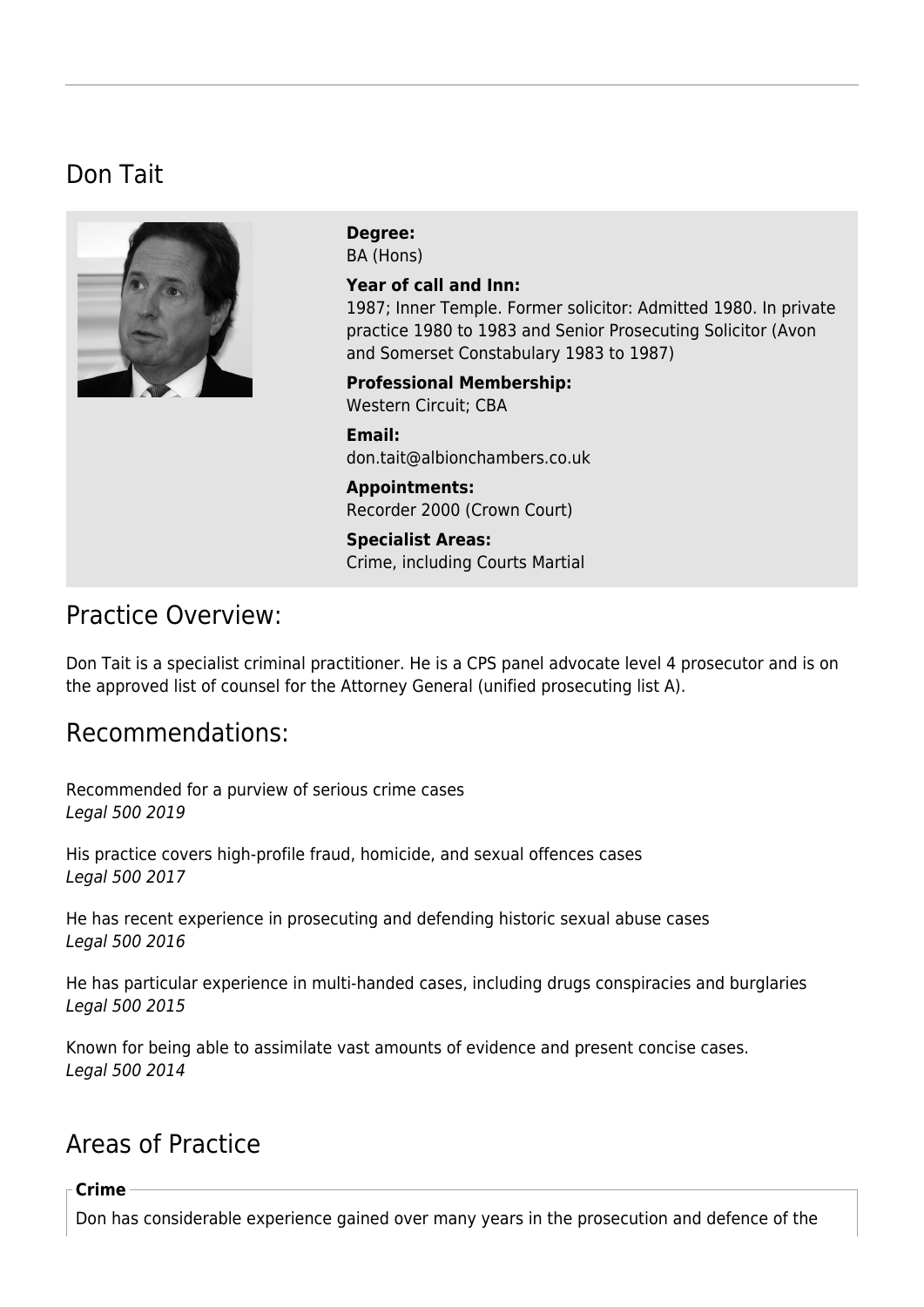most serious criminal cases. He has appeared in many high-profile cases including homicide, fraud, serious sexual offences (often of an historical nature) and drug and cigarette trafficking. His practice extends throughout the western circuit and beyond. He is regularly instructed as a leading junior.

Don is known for his ability to handle cases involving vast amounts of evidence. He is able to assimilate and present clear and concise cases, and to absorb, understand and present detailed and extensive data, in particular in relation to the examination and analysis of mobile phones.

He has extensive experience in relation to public interest immunity issues, human and covert intelligence gathering and the interception of communications.

### **Significant cases include:**

Operation Garmin: Multi-handed conspiracy to burgle commercial premises and jewellers in the South West;

R v Coleman: Defence of historic sex abuse;

Operation Apollo: Multi-handed Class A drugs conspiracy including allegations of extensive money laundering to Jamaica;

Operation Churchill: Multi-handed conspiracy to burgle commercial premises and jewellers in Devon;

R v Morley and Others: Fraudulent trading involving high-value motor vehicles;

R v Abbott-Compton and Others: Fraudulent trading prosecution involving property developers in Devon and Cornwall;

R v M: Prosecution of historic sexual abuse where a sentence of 23 years was imposed;

R v Clarke: Prosecution of male individual on charges of kidnapping and wounding with intent. Due to witness intimidation significant reliance upon the hearsay provisions was required;

R v Favetta: Successful defence of one of four defendants charged with manslaughter. Medical evidence involving death by positional asphyxiation;

Operation SignalkuppeI: Prosecution of multi-handed importation of drugs from Spain to UK;

R v Ogunyemi and Others: Prosecution of a multi-handed money laundering case involving the interception of high value packages from Royal Mail and the opening of bogus bank accounts with the aid of a bank employee;

Operation Sheffield Empire: Joint operation by Gloucestershire Constabulary, HMRC and the Department for Work and Pensions targeting a family involved in wide-scale fraud, money laundering, tax evasion and benefit fraud throughout the south of England and Wales;

Operation Bowsprit: Allegations of blackmail by a south west car clamping company which targeted vulnerable members of the motoring public;

R v Maclean: Defence of a young man charged with the murder of his step-mother. Mental health issues involved;

R v Squire and R v Choudhury: Prosecution of two cases of attempted murder;

Operation Fabula: Six-handed conspiracy to import multi-kilo quantities of cocaine from Brazil via Madrid. Investigations by Dorset police, Devon and Cornwall Constabulary and HM Revenue and Customs. Case heard at Bournemouth Crown Court during 2008 and 2009. The case involved, amongst other things, the extradition of an Iranian national from Brazil – believed to be the first